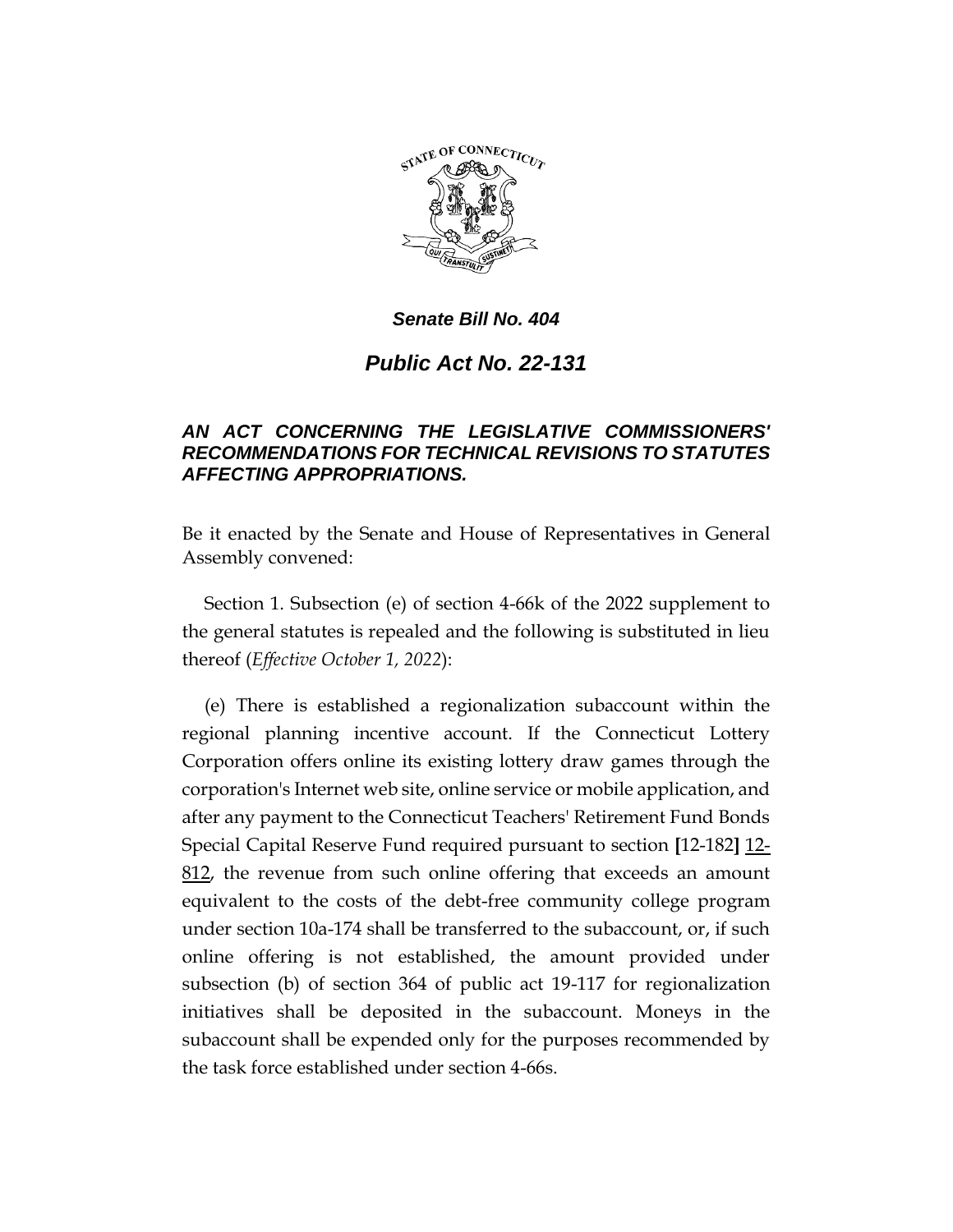#### *Senate Bill No. 404*

Sec. 2. Section 3-36a of the 2022 supplement to the general statutes is repealed and the following is substituted in lieu thereof (*Effective October 1, 2022*):

As used in this section and sections 3-36b to **[**3-36h**]** 3-36i, inclusive:

(1)"Designated beneficiary" means an individual born on or after July 1, 2021, whose birth was subject to medical coverage provided under HUSKY Health, as defined in section 17b-290;

(2) "Eligible expenditure" means an expenditure associated with any of the following, each as prescribed by the Treasurer: (A) Education of a designated beneficiary; (B) purchase of a home in Connecticut by a designated beneficiary; (C) investment in a business in Connecticut by a designated beneficiary; or (D) any investment in financial assets or personal capital that provides long-term gains to wages or wealth; and

(3) "Trust" means the Connecticut Baby Bond Trust.

Sec. 3. Section 10-183p of the 2022 supplement to the general statutes is repealed and the following is substituted in lieu thereof (*Effective October 1, 2022*):

Any member who is also a participant in an alternate retirement program, as defined in subsection (u) of section 5-154, the state employees retirement system or any other retirement system may purchase service credit in the Connecticut teachers' retirement system in accordance with section 10-183e, provided such member withdraws any and all employee funds and forfeits all employer contributions and earnings thereon in the respective system, other than the Social Security System or the nonregular military retirement system under 10 USC Chapter 1223, as amended from time to time. No person shall be eligible for membership in **[**more than one such**]** the teachers' retirement system and any other retirement system or program at the same time for the same service.

*Public Act No. 22-131 2 of 3*